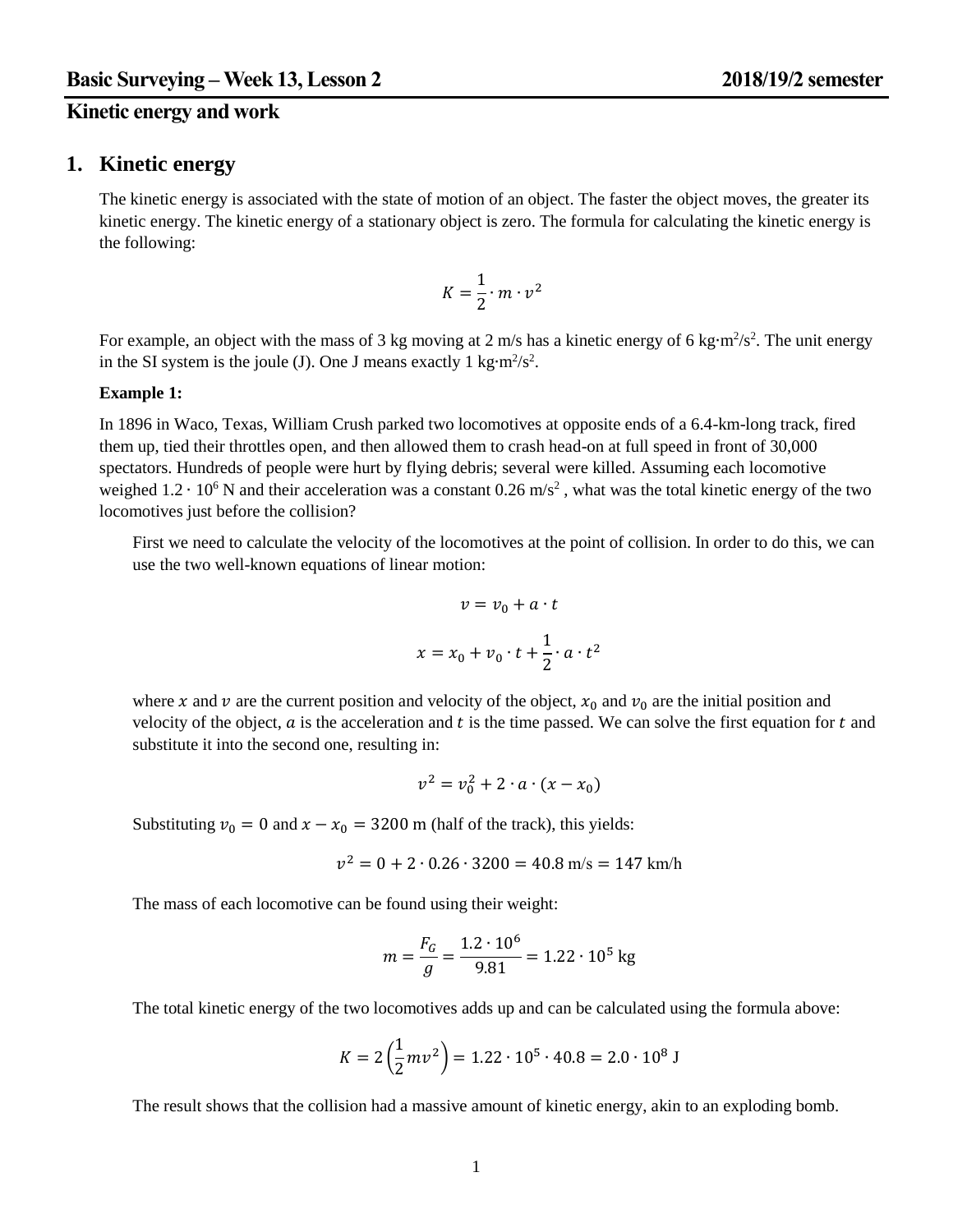# **2. Work and kinetic energy**

When accelerating an object by applying a force to it, we increase its kinetic energy. If we try to stop an object by decelerating it, we decrease its kinetic energy. Whenever we change the kinetic energy of an object, we say that we transfer energy to the object or from the object. Acceleration means transferring energy to the object, while deceleration means transferring energy from the object. In all of these cases, it is said that the force applied to the object does work on it, or in other words, there is work being done on the object by the force. By convention, if the force transfers energy to the object, the work is positive, if it transfers energy from the object, the work is negative.

In the context of physics, whenever we say work, we do not mean the generic, common meaning of the word as in physical or mental labor, but rather the transfer of energy to an object or the transfer of energy from it.



Figure 1. Work done on a particle by a force. (Image curtesy of [1].)

Consider a particle moving along a line (denoted by the x-axis) with an initial  $v_0$  velocity. Apply a constant force to the particle  $(F)$  that creates a d displacement. . According to Newton's second law, the connection between the acceleration of the particle on the x-axis and the force:

$$
F_x = m \cdot a_x
$$

where  $F_x$  is the component of the force along the x-axis and  $a_x$  is the acceleration along the x-axis. After the force is applied to the object, it increases its velocity by some amount and the objects final velocity will be greater than the initial  $v_0$  velocity. We can calculate the final velocity after  $d$  displacement using the following formula:

$$
v^2 = v_0^2 + 2 \cdot a_x \cdot d
$$

If we substitute  $F_x/m$  for  $a_x$  and rearrange the equation:

$$
\frac{1}{2} \cdot m \cdot v^2 - \frac{1}{2} \cdot m \cdot v_0^2 = F_x \cdot d
$$

The first term on the left side is the final kinetic energy of the object, while the second term is the initial kinetic energy. The difference between the two is the amount of work done by the force on the object:

$$
W = F_x \cdot d
$$

We can see, that only the component of the force that is parallel with the displacement does work on the object, so we can more generally write:

$$
W = F \cdot d \cdot \cos(\phi)
$$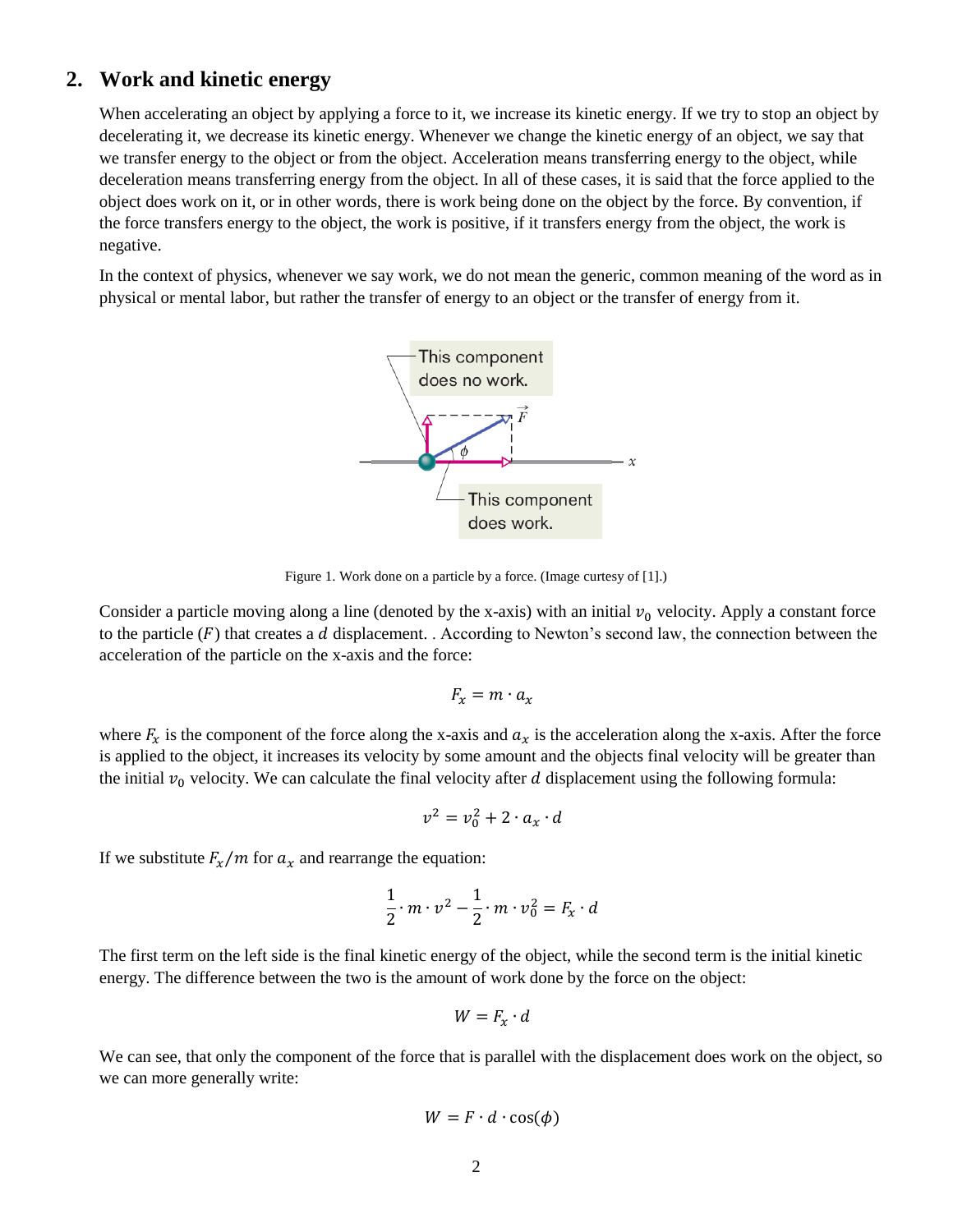where  $\phi$  is the angle between the force and the displacement. This is equivalent to calculating the dot product of the vectors  $\vec{F}$  and  $\vec{d}$ , if they are given in vector form:

$$
W = \vec{F} \cdot \vec{d}
$$

These equations are valid if the force or forces applied to the object are constant (neither their magnitude, nor their direction changes during the displacement) and the object is particle-like meaning that all its part accelerate in the same way and at the same time.

We can easily decide the sign for the value of work by taking a look at the value of the cosine inside the formula. If  $\phi = 0$ ,  $\cos(\phi) = 1$ , which means that the our force doing work on the object is exactly parallel with the displacement. As we increase  $\phi$ , the value of  $cos(\phi)$  decreases, but the sign is still + until we reach  $\phi = 90^{\circ}$ where  $cos(\phi) = 0$ . As we go from 90° to 180°, where the force is pointing in the opposite direction of the displacement, the sign of  $cos(\phi)$  becomes negative. This means that the amount of work the force does on an object is positive, if the force has a component which points in the same direction as the displacement. It is negative, if the component that is parallel with the displacement points in the opposite direction as the displacement.

The SI unit for work is kg⋅m<sup>2</sup>/s<sup>2</sup>, or N⋅m.

#### **Example 2:**

Two workers are sliding an initially stationary 225 kg floor safe a displacement  $\vec{d}$  of magnitude 8.50 m. The push  $\vec{F_1}$  of worker 1 is 12.0 N at an angle of 30.0° downward from the horizontal; the pull  $\vec{F_2}$  of worker 2 is 10.0 N at 40.0° above the horizontal. The magnitudes and directions of these forces do not change as the safe moves, and the floor and safe make frictionless contact.

- (a) What is the net work done on the safe by forces  $\vec{F_1}$  and  $\vec{F_2}$  during the displacement  $\vec{d}$ ?
- (b) The safe is initially stationary. What is its speed  $v_f$  at the end of the 8.50 m displacement?



The net work  $W$  done on the safe by the two forces is the sum of the works they do individually. Only force components that are parallel to the displacement actually do work on the safe. This means, that we do not have to consider gravity and the restoring in the example. We can treat the safe as a particle and the forces are constant in both magnitude and directions, we can use the following formula to calculate the work of the individual forces:

$$
W_1 = F_1 \cdot d \cdot \cos(\phi_1) = 12 \cdot 8.5 \cdot \cos(30^\circ) = 88.33 \text{ J}
$$

$$
W_2 = F_2 \cdot d \cdot \cos(\phi_2) = 10 \cdot 8.5 \cdot \cos(40^\circ) = 65.11 \text{ J}
$$

$$
\Sigma W = W_1 + W_2 = 153.44 \text{ J}
$$

The speed of the safe changes because its kinetic energy changed when energy was transferred to it by  $\overrightarrow{F_1}$  and  $\overrightarrow{F_2}$ . The change in the kinetic energy equals the amount of work done: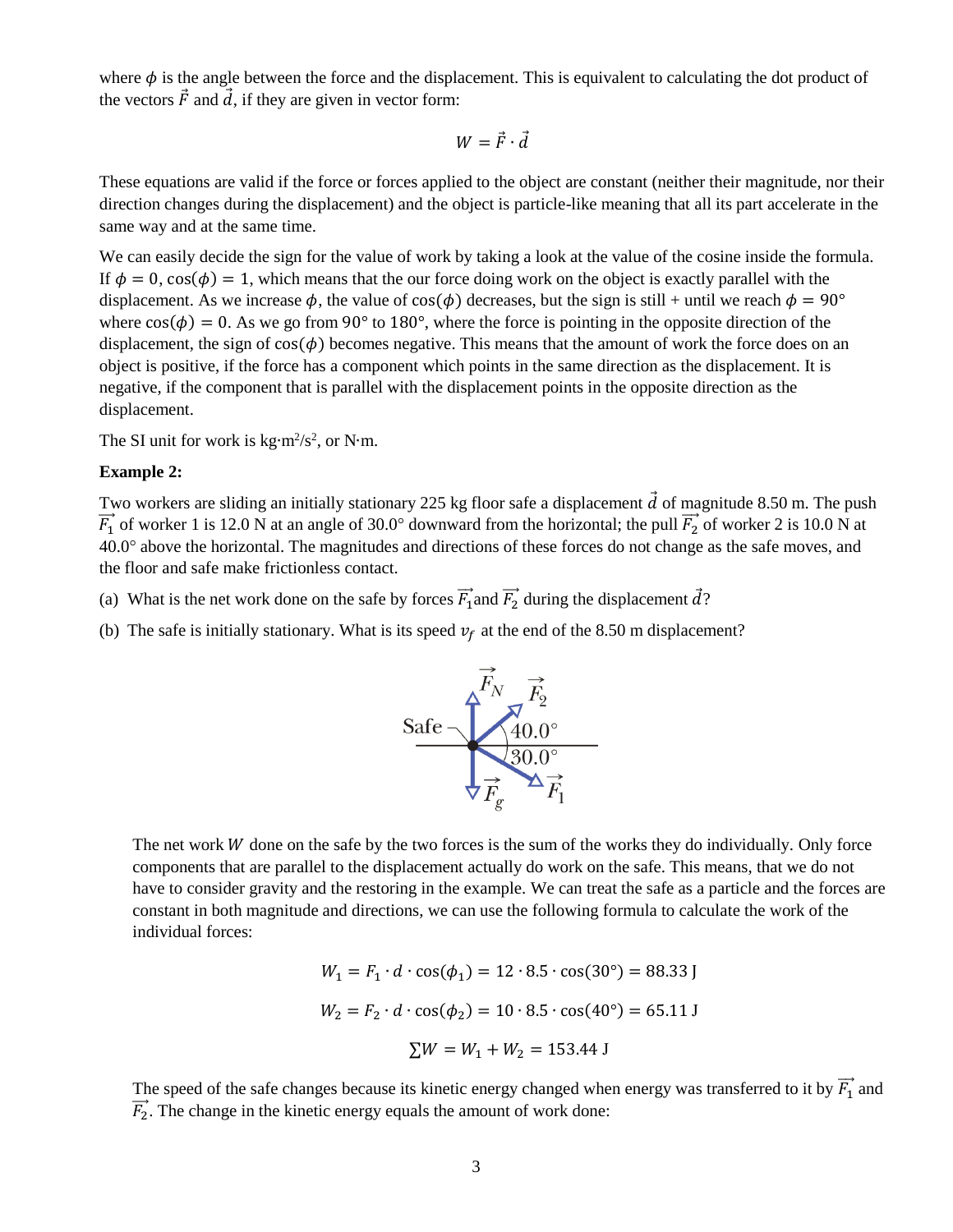$$
\sum W = K_f - K_i = \frac{1}{2} m v_f^2 - \frac{1}{2} m v_i^2
$$

As the initial speed  $v_i = 0$ , we can solve this for  $v_f$ :

$$
v_f = \sqrt{\frac{2W}{m}} = \sqrt{2 \cdot \frac{153.44}{225}} = 1.17 \text{ m/s}
$$

## **3. Work done by the gravitational force**

Let us consider a particle moving upward in the vertical direction with speed  $v_0$  and thus  $K = 1/2 mv_0^2$ . As the particle is slowed down by the gravitational force, its kinetic energy decreases as the gravitational force does work on the particle. We can express the amount of work done by the gravitational force during a displacement  $d$ :

$$
W = m \cdot g \cdot d \cdot cos(\phi)
$$

If the object is rising, the gravitational force is directed opposite the displacement ( $\phi = 180^{\circ}$ , cos( $\phi$ ) = -1), therefore:

$$
W = m \cdot g \cdot d \cdot \cos(180^\circ) = -m \cdot g \cdot d
$$

After the object has reached its final height, it starts falling back down,  $\phi$  becomes 0° and thus:

$$
W = m \cdot g \cdot d \cdot \cos(0^\circ) = +m \cdot g \cdot d
$$

### 3.1. Work done while lifting and lowering an object

Let's suppose we lift a particle-like object by applying an  $\vec{F}$  force to it. During the upward motion, our applied force does positive work, while the gravitational force does negative work on the object. We can imagine this as our force transferring energy to the object, while the gravitational force is transferring energy from the object. The difference in the object's kinetic energy will be the difference between the kinetic energies of the final and the initial state, which is equal to the net work done by the forces applied:

$$
\Delta K = K_f - K_i = W_a + W_g
$$

where  $W_a$  is the work of the applied force and  $W_g$  is the work of the gravitational force. If an object is stationary before and after the lift, it means that the difference in its kinetic energy is 0 (it started at 0 and it ended at 0). This means of course, that:

$$
\Delta K = 0 \rightarrow W_a + W_g = 0 \rightarrow W_a = -W_g
$$

From this, we can see, that the amount of work done by our applied force and the work done by the gravitational force are equal in magnitude but have different signs. The applied force transfers the same amount of energy to the target as the gravitational force transfers from it.

#### **Example 3:**

A rope pulls a 200 kg box up a slope which has  $\Theta = 30^{\circ}$  angle of inclination. The length of the slope is  $d = 20$  m. The slope is frictionless. How much work is done by each force acting on the box?